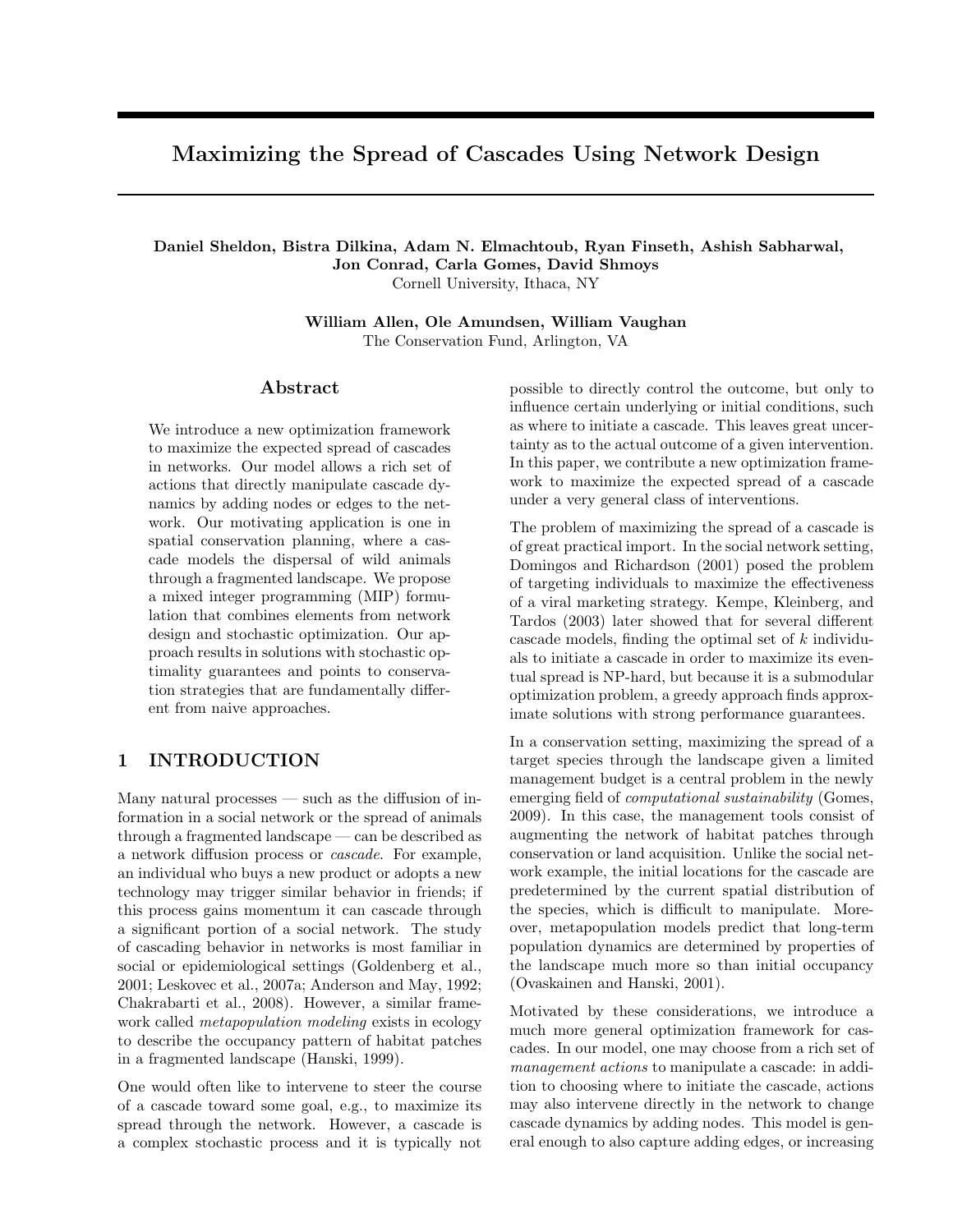the local probability of propagating the cascade.

The objective function is no longer submodular with respect to this more general decision space, so optimization becomes more difficult. We formulate the problem as mixed integer program (MIP) that combines elements from deterministic network design problems and stochastic optimization.

One of our main computational tools is sample average approximation (SAA): we find a solution that is optimal in hindsight for a number of training cascades that are simulated in advance. The SAA optimum may overfit for a small set of training cascades, but converges to the true optimum with increasing training samples, and provides a stochastic bound on the optimality gap. Moreover, because the set of training cascades are known prior to optimization, SAA allows significant computational savings compared with other simulation-based optimization methods.

In addition to the MIP-based SAA approach, we contribute a set of preprocessing techniques to reduce computation time for SAA and other algorithms that repeatedly reason about a fixed set of training cascades. Our method compresses each training cascade into a smaller cascade that is identical for reasoning about the effects of management actions. Our experiments show that running times are greatly reduced by preprocessing, both for the saa approach and for two greedy baselines. adapted from Kempe et al. (2003) and Leskovec et al. (2007b). After preprocessing, our SAA problem instances are amenable to solution by branch-and-bound MIP solvers, even though they are instances of an NP-hard network design problem.

We apply our model to a sustainability problem that is part of an ongoing collaboration with The Conservation Fund to optimize the conservation of land to assist in the recovery of the Red-cockaded Woodpecker (RCW), a federally listed rare and endangered species. Unlike heuristic methods that are often used in conservation planning, our method directly models desired conservation outcome. For the RCW problem, we find solutions with stochastic optimality guarantees that demonstrate conservation strategies fundamentally different from those found by naive approaches.

# 2 PROBLEM STATEMENT

We begin by stating the generic optimization problem for progressive cascades; these serve as the foundation for all of our modeling. Specifics of our conservation application — which uses a variant called a non-progressive cascade — are given in Section 2.3.

A progressive cascade is a stochastic process in a graph  $G = (V, E)$  that begins with an initial set of active

nodes; these proceed to activate new nodes over time according to local activation rules among neighbors until no more activations are possible. Given a limited budget and a set of target nodes, we wish to select from a set of management actions that affect the activation dynamics in order to maximize the expected number of target nodes that become active.

Let  $A = \{1, \ldots, L\}$  be a set of management actions, and let  $c_{\ell}$  be the cost of action  $\ell$ . Let y be a strategy vector that indicates which actions are to be taken: **y** is a 0-1 vector where  $y_{\ell} = 1$  if and only if action  $\ell$  is taken. Strategy y results in a particular cascade process based on the specification of the cascade model and management actions. Let  ${X_v(\mathbf{y})}_{v \in V}$  be random variables capturing the outcome of a cascade under strategy **y** — the variable  $X_v(\mathbf{y})$  is 0 or 1 indicating whether or not  $v$  is activated. Let  $B$  be the budget, and let  $\mathcal T$  be a set of target nodes. The formal problem statement is

$$
\max_{\mathbf{y}} \sum_{v \in \mathcal{T}} E[X_v(\mathbf{y})] \ \text{s.t.} \sum_{\ell=1}^{L} c_{\ell} y_{\ell} \leq B. \tag{1}
$$

In the remainder of this section we discuss the details of the cascade model and management actions.

### 2.1 CASCADE MODEL

Our model is the independent cascade model (Goldenberg et al., 2001; Kempe et al., 2003). Consider a graph  $G = (V, E)$  with activation probabilities  $p_{vw}$ for all  $(v, w) \in E$ . Notationally, we sometimes write  $p(v, w)$  for clarity, and adopt the convention that  $p_{vw} = 0$  for  $(v, w) \notin E$ .

A (progressive) cascade proceeds is a sequence of acti*vations*. To begin, each node in a given source set  $S$  is activated. When any node  $v$  is *first* activated, it has a single chance to activate each neighbor  $w$ . It succeeds with probability  $p_{vw}$  independent of the history of the process so far. If the attempt succeeds and w was not already active, then w becomes newly activated, and will have a chance to activate its neighbors in subsequent rounds. If the attempt fails,  $v$  will never attempt to activate w again. Pending activation attempts are sequenced arbitrarily.

In their proofs, Kempe et al. (2003) argue that the following procedure is an equivalent, albeit impractical, way of simulating a cascade. For each edge  $(v, w) \in E$ , flip a coin with probability  $p_{vw}$  to decide whether the edge is live. Then the set of activated nodes are those that are reachable from  $\mathcal S$  by live edges. This is tantamount to simulating the cascade, but flipping the coins for each possible activation attempt in advance. Let the subgraph  $G'$  consisting of live edges be called the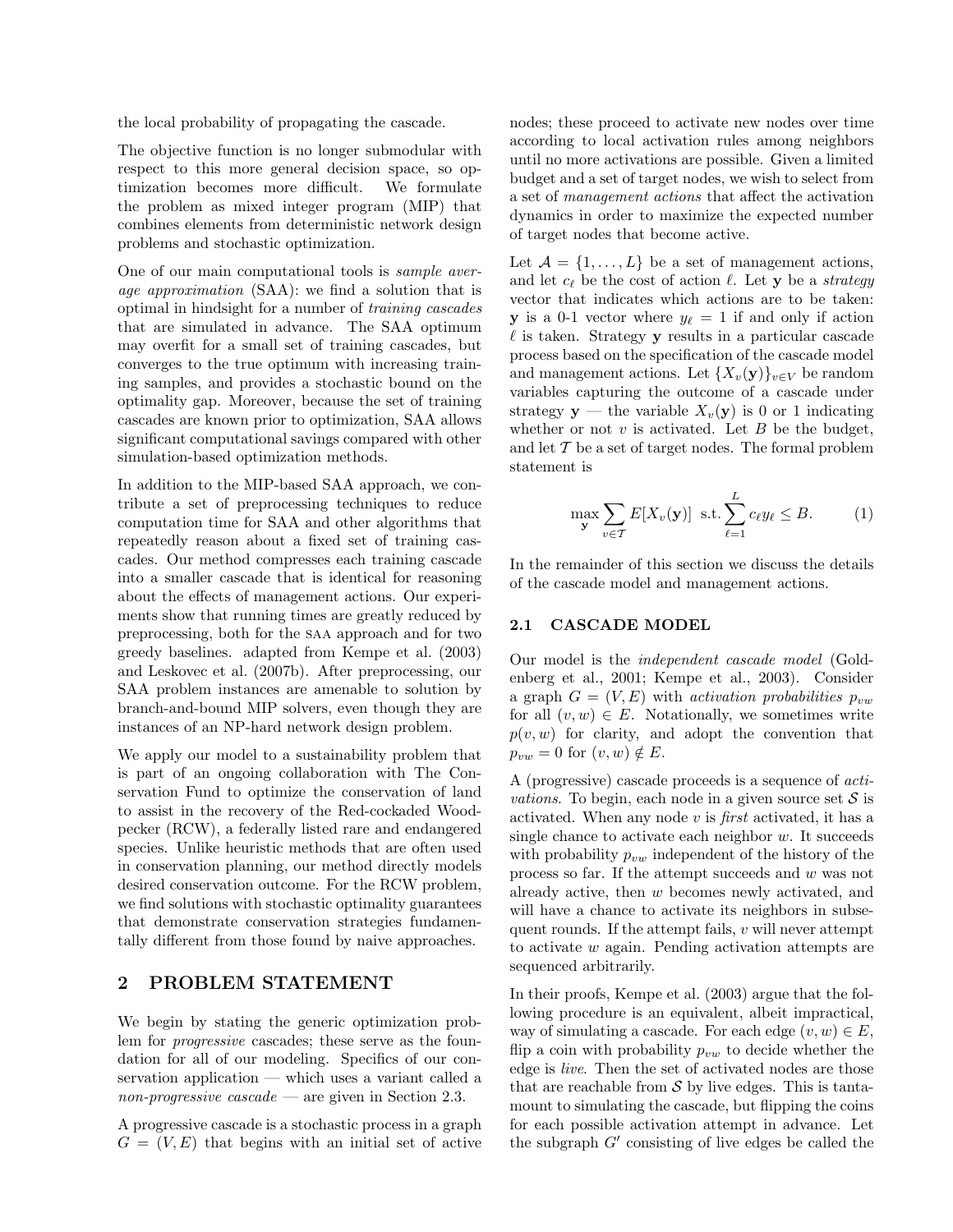cascade graph. The SAA method presented in Section 4 will optimize over a fixed set of cascade graphs that are simulated in advance.

Non-progressive cascades. In a progressive cascade, an activated node remains so forever (even though it only attempts to activate its neighbors once). This is appropriate for social settings where a person adopts a new technology or buys a new product only once. However, patch occupancy in a metapopulation is non-progressive: empty habitat patches may become unoccupied and then occupied again many times, and occupied patches may colonize others during any time step, not only upon their first activation. To model this, suppose that all activations are batched in rounds corresponding to discrete time steps, and that an active node *i* has probability  $\beta_i$  of becoming inactive during each time step.



Figure 1: Cascade in layered graph

Kempe et al. showed how to reduce a non-progressive cascade in graph  $H = (V, E)$  to a progressive cascade in the *layered graph*  $G = (V^T, E')$ , where nodes are replicated for each time step, and the nodes at time  $t$ connect only to those at time  $t + 1$  (see Figure 1). Let  $v_{i,t} \in V^T$  represent the node  $i \in V$  at time t. The nonprogressive cascade in  $H$  is equivalent to a progressive cascade in G with probabilities:

$$
p(v_{i,t}, v_{j,t+1}) = p_{ij}, \quad p(v_{i,t}, v_{i,t+1}) = 1 - \beta_i,
$$

and  $p(v, w) = 0$  for all other  $v, w \in V^T$ . We think of this as node  $i$  at time  $t$  activating *itself* at time  $t+1$  with probability  $1-\beta_i$ , and failing to do so with probability  $\beta_i$  so that it becomes inactive. (However it will remain active if it is also activated by a neighbor in the same time step).

#### 2.2 MANAGEMENT ACTIONS

Management actions in our model consist of predefined sets of nodes that may be added to the network for a cost. Consider the problem of augmenting a graph  $G_0$ on vertex set  $V_0$  to optimize for the spread of cascades. Let  $V_{\ell}$  be the set of nodes purchased by action  $\ell$ , and let  $V = V_0 \cup (\bigcup_{\ell=1}^L V_\ell)$  be the complete set of vertices. Let  $G$  be the corresponding graph on vertex set  $V$ , and assume that activation probabilities  $p_{vw}$  for each  $v, w \in V$  are known input parameters.

Given a strategy **y**, a cascade may proceed through nodes that are part of the resulting network, either because they belong to  $V_0$  or because some action was taken to purchase the node. Let  $V(\mathbf{y}) = V_0 \cup$  $(\bigcup_{\ell: y_{\ell}=1} V_{\ell})$  be the set of nodes purchased by **y**, and let  $\tilde{G}(\mathbf{y})$  be the corresponding subgraph of G. The cascade process is then fully specified by letting  $X_v(\mathbf{y})$ be equal to one if  $v$  is reachable by live edges from  $S$ in the subgraph  $G(y)$ , when each edge  $(v, w) \in E$  is chosen to be live independently with probability  $p_{vw}$ .

A model that purchases sets of nodes is sufficiently general to model other interesting management actions such as the purchase of edges or sources. For example, to purchase edges, modify the graph as follows: replace edge  $(v, w)$  by two edges  $(v, e)$  and  $(e, v)$ , where e is a new node representing the edge purchase. Let  $p'(v, e) = p(v, w), p'(e, w) = 1.$  Then the cascade proceeds from  $v$  to  $w$  in the new graph with probability  $p_{vw}$ , only if node e is purchased. Similar ideas can be used to model actions that purchase sources, so that the submodular influence-maximization problem of Kempe et al. can be seen as a special case of our optimization problem.

#### 2.3 CONSERVATION APPLICATION

Here we describe how this model of cascades and management actions relates to metapopulations and a conservation planning problem. A metapopulation model is a non-progressive cascade that describes the occupancy of different habitat patches over some time horizon  $T$ . Node  $v_{i,t}$  represents habitat patch i at time t. For  $i \neq j$ , the activation or *colonization probability*  $p_{ij}$  represents the probability that an individual from patch i will colonize patch j in one time step. The  $ex$ tinction probability  $\beta_i$  is the probability that the local population in patch  $i$  will go extinct in one time step. We assume that colonization and extinction probabilities are specified in advance, although in practice they are very difficult to know precisely.

Patches are grouped into non-overlapping parcels  $\mathcal{P}_1, \ldots, \mathcal{P}_L$ ; some are already conserved, and the others are available for purchase at time 0. For each unconserved parcel  $\mathcal{P}_{\ell}$ , there is a corresponding management action with node set  $V_{\ell}$  containing the nodes  $v_{i,t}$  for all patches  $i \in \mathcal{P}_\ell$  and for all t. The set  $V_0$  consists of nodes representing patches in parcels that are already under conservation. In other words, the target species may only occupy patches that fall within conserved parcels, and the land manager may choose additional parcels to purchase for conservation. The fact that the species may not exist outside of conserved parcels is a simplification, but there is flexibility in defining "conserved", which is adequate for our purposes.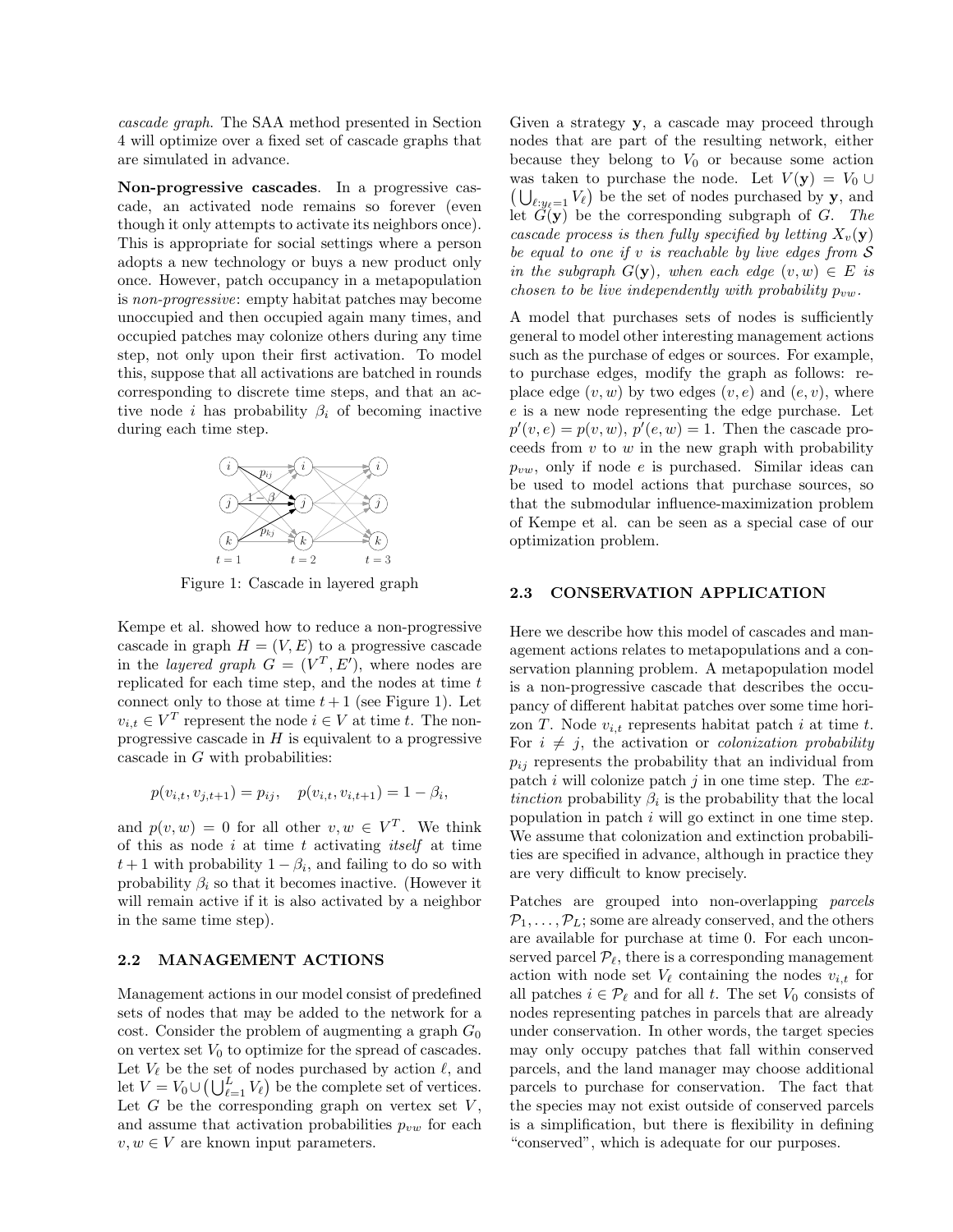The sources consist of nodes  $v_{i,0}$  such that patch i is occupied at the beginning of the time horizon. The target set is  $\mathcal{T} = \{v_{i,T}\}\)$ , i.e., the objective is to maximize the expected number of occupied patches at the end of the time horizon.

#### 2.4 NON-SUBMODULARITY

Our problem shares the same objective as the submodular influence-maximization problem. However, with respect to our expanded set of actions, the objective is not submodular. A set function  $f$  is submodular if for all  $S \subseteq T$  and for all m, the following holds:

$$
f(S \cup \{m\}) - f(S) \ge f(T \cup \{m\}) - f(T).
$$

This is a diminishing returns property: for any  $m$ , the marginal gain from adding  $m$  to a set  $T$  is no more than the gain of adding  $m$  to a subset  $S$  of  $T$ .

It is easy to see that submodularity does not hold for the expanded set of actions in our problem, and that the greedy solution can perform arbitrarily worse than optimal. This is true because an instance may contain a high payoff action that is only enabled by first taking a low payoff action.



Figure 2: Example of non-submodularity.

Consider the example in Figure 2, with a single source node s, unit cost actions, and where activation probabilities are equal to 1 for all edges. Action  $a_4$  has payoff of  $c$ , but only if action  $a_3$  is also taken. Hence, the marginal gain of adding  $a_4$  to  $\{a_3\}$  is greater than that of adding  $a_4$  to the empty set, so the objective is not submodular. For a budget of 2, the greedy algorithm will select  $\{a_1, a_2\}$  for a total reward of 4, but the optimal solution  $\{a_3, a_4\}$  has objective value  $c+1$ .

# 3 RELATED WORK

Cascades. Cascade optimization has also been considered by Leskovec et al. (2007b) and Krause et al. (2008) in their work on optimal sensor placement for outbreak detection in networks. They seek the optimal selection of nodes to detect cascades that occur in a network, and show that this problem is also submodular so can be approximated well by a greedy approach. They make improvements to the greedy approach to:

(1) provide bounds in the case of non-uniform sensor costs and (2) greatly improve performance by introducing the CELF algorithm, which makes the same selections as a naive greedy algorithm with many fewer function evaluations by taking advantage of submodularity to avoid unnecessary evaluations.

Stochastic Optimization. Stochastic optimization problems have long been considered to be significantly harder computational problems than their deterministic counterparts. E.g., it is easy to show even in extremely simple settings that certain classes of stochastic linear programs are  $\#P$ -hard (Dyer and Stougie, 2006). Only in the last two decades has substantial attention been paid to solving stochastic integer programs as well (see, e.g., the survey of Ahmed (2004)), and the sample average approximation (SAA) has been instrumental in recent advances. The survey of Shapiro (2003) outlines the range of convergence results for SAA that can be proved for a wide swath of stochastic optimization problems. The SAA also yields surprising strong approximation algorithm results, for both structured linear and integer programming problems, as surveyed by Swamy and Shmoys (2006). This approach has recently been applied to other large-scale stochastic combinatorial optimization problems, such as was done in the work of Verweij et al. (2003).

## 4 METHODOLOGY

In this section, we describe our method to solve the cascade optimization problem (1). A major challenge is the fact that the objective itself is very difficult to compute. Even for a fixed strategy y, the problem of computing  $E[X_v(\mathbf{y})]$  for a single node v is equivalent to the  $\#P$ -complete s-t reliability problem of computing the probability that two terminals remain connected in a graph with random edge failures (Valiant, 1979).

#### 4.1 SAA

The sample average approximation method (Shapiro, 2003; Verweij et al., 2003) is a technique for solving stochastic optimization problems by sampling from the underlying distribution to generate a finite number of scenarios and reducing the stochastic optimization problem to a deterministic analogue. In our setting, instead of maximizing the expected value in Problem (1) directly, the SAA method maximizes the empirical average over a fixed set of samples from the underlying probability space. It is important to note that the random variables  $X_v(\mathbf{y})$  can be measured in a fixed probability space defined over subgraphs of G that does not depend on the particular strategy y. In other words, to simulate a cascade in  $G(y)$ , one can first flip coins for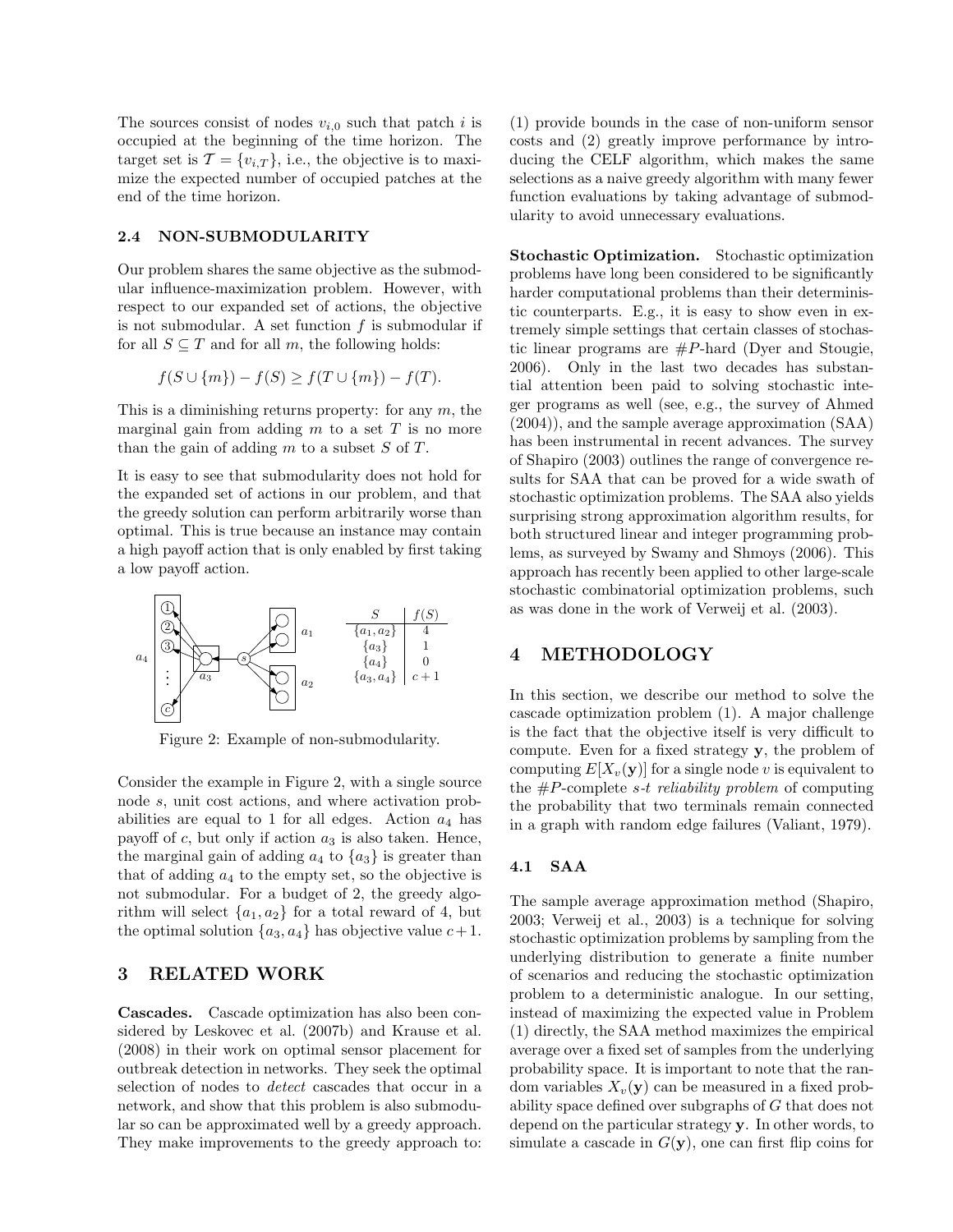all edges in  $G$  to construct a subgraph  $G'$  (the cascade graph), and then compute reachability in  $G'(\mathbf{y})$ .

Let  $G'_1, \ldots, G'_N \subseteq G$  be a set of training cascades produced in this fashion, and let  $\xi_v^k(\mathbf{y})$  be a deterministic value that indicates whether or not node  $v$  is reachable in  $G'_{k}(\mathbf{y})$ . The sample average approximation of (1) is

$$
\max_{\mathbf{y}} \frac{1}{N} \sum_{k=1}^{N} \sum_{v \in \mathcal{T}} \xi_v^k(\mathbf{y}) \text{ s.t.} \sum_{\ell=1}^{L} c_{\ell} y_{\ell} \leq B. \qquad (2)
$$

To encode this as a MIP, we introduce reachability variables  $x_v^k$  to represent the values  $\xi_v^k(\mathbf{y})$ , and a set of linear constraints that enforce consistency among the x and y variables such that they have the intended meaning. Let  $\mathcal{A}(v)$  be the subset of actions that purchase node v. To match our application, we use the following formulation tailored to non-progressive cascades, for which  $G'_{k}$  is guaranteed to be acyclic, though this is not a fundamental limitation.

$$
\max_{\mathbf{x}, \mathbf{y}} \frac{1}{N} \sum_{k=1}^{N} \sum_{v \in \mathcal{T}} x_v^k
$$
\n
$$
\text{s.t.} \sum_{\ell=1}^{L} c_{\ell} y_{\ell} \le B
$$
\n
$$
x_v^k \le \sum_{\ell \in \mathcal{A}(v)} y_{\ell}, \qquad \forall v \notin V_0, \forall k \tag{3}
$$
\n
$$
x_v^k \le \sum_{(u,v) \in E_k} x_u^k, \qquad \forall v \notin \mathcal{S}, \forall k \tag{4}
$$

$$
0 \le x_v^k \le 1, \ y_\ell \in \{0, 1\}.
$$

 $\sum_{\ell \in \mathcal{A}(v)} y_{\ell} \geq 1$ . The constraints (3) and (4) together Consider a fixed  $y$ . We say that node  $v$  is purchased if imply that  $x_v^k > 0$  only if there is a path in  $G'_k$  from the sources  $\check{\mathcal{S}}$  to v consisting of purchased nodes. In this case, the constraints are redundant and  $x_u^k$  may be set to the upper bound of 1 for all nodes  $u$  on the path. If there is no path to  $v$ , then an inductive argument shows that  $x_v^k$  must be equal to 0. Otherwise, by (4), there must be some node u such that  $x_u^k > 0$  and  $(u, v) \in E_k$ . By induction, we can build a reverse path from v comprised of nodes w such that  $x_w^k > 0$ . Such a path must end at a source (recall that  $G'_{k}$  is acyclic), contradicting the fact that  $v$  is not reachable.

Relationship to Network Design. After sampling the training cascades, our problem is a deterministic network design problem: which sets of nodes should be purchased to connect the most targets? Network design is one of the most well-studied classes of deterministic combinatorial optimization problems. Traditionally, these problems arise in applications such as telecommunication networks and supply chains, where there is a given input graph that specifies potential

#### Algorithm 1: The SAA procedure.

- **Input:** *M* samples of *N* training cascades,  $N_{\text{valid}}$ validation cascades,  $N_{\text{test}}$  testing cascades
- 1 Solve  $M$  independent SAA problems of size  $N$ to produce candidate solutions  $y_1, \ldots, y_M$ , and upper bounds  $\bar{Z}_1, \ldots, \bar{Z}_M$ . Set  $\bar{Z} = \frac{1}{M} \sum_{i=1}^M \bar{Z}_i$ .
- 2 Choose the best solution  $\mathbf{y}^*$  from  $\mathbf{y}_1, \ldots, \mathbf{y}_M$  by re-estimating the objective value of each using Nvalid independent validation cascades.
- **3** Compute  $Z(\mathbf{y}^*)$  using  $N_{\text{test}}$  independent testing cascades. The estimated upper bound on the optimality gap is  $\bar{Z} - \underline{Z}(\mathbf{y}^*)$ .

routing links (and nodes) that can be purchased to provide a specified quality of service, and the aim is to do this at minimum cost. Our formulation is similar to standard flow-variable based network design MIPs (e.g., see Magnanti and Wong (1984)), but since the input graphs are acyclic and purchases are made on nodes instead of edges, we can utilize a more compact formulation without any edge variables.

Bounding Sub-Optimality of SAA. The SAA optimum converges to the true optimum of (1) as  $N \to \infty$ , but for small N the optimal value may be optimistic, and the solution sub-optimal. Verweij et al. describe the following methodology to derive stochastic bounds on the quality of the SAA solution compared with the true optimum (Verweij et al., 2003).

Let OPT be the true optimal value of problem (1), and let  $Z$  be the optimal value of the SAA problem  $(2)$  for a fixed set of N training cascades. For any solution **y** (typically the SAA optimum), let  $Z(y)$  be an estimate of the objective value of solution y for problem (1) made by simulating  $N_{\text{test}}$  cascades in  $G(\mathbf{y})$ . The bounds are based on the fact that

$$
E[\underline{Z}(\mathbf{y})] \le \text{OPT} \le E[\overline{Z}].
$$

The value  $E[\bar{Z} - \underline{Z}(\mathbf{y})]$  is then an upper bound on the optimality gap OPT –  $E[\underline{Z}(\mathbf{y})]$ , and the random variable  $\bar{Z} - \underline{Z}(\mathbf{y})$  is an unbiased estimate of the upper bound. To reduce the variance, one solves the SAA problem many times with independent samples and lets  $\bar{Z}$  be the average of the upper bounds obtained in this way. This also gives many candidate solutions, of which the best is selected using validation samples. The overall procedure is specified in Algorithm 1. Note that if the SAA problem in line 1 is not solved optimally, the upper bound  $\overline{Z}_i$  is the best upper found during optimization, *not* the objective value of  $y_i$ .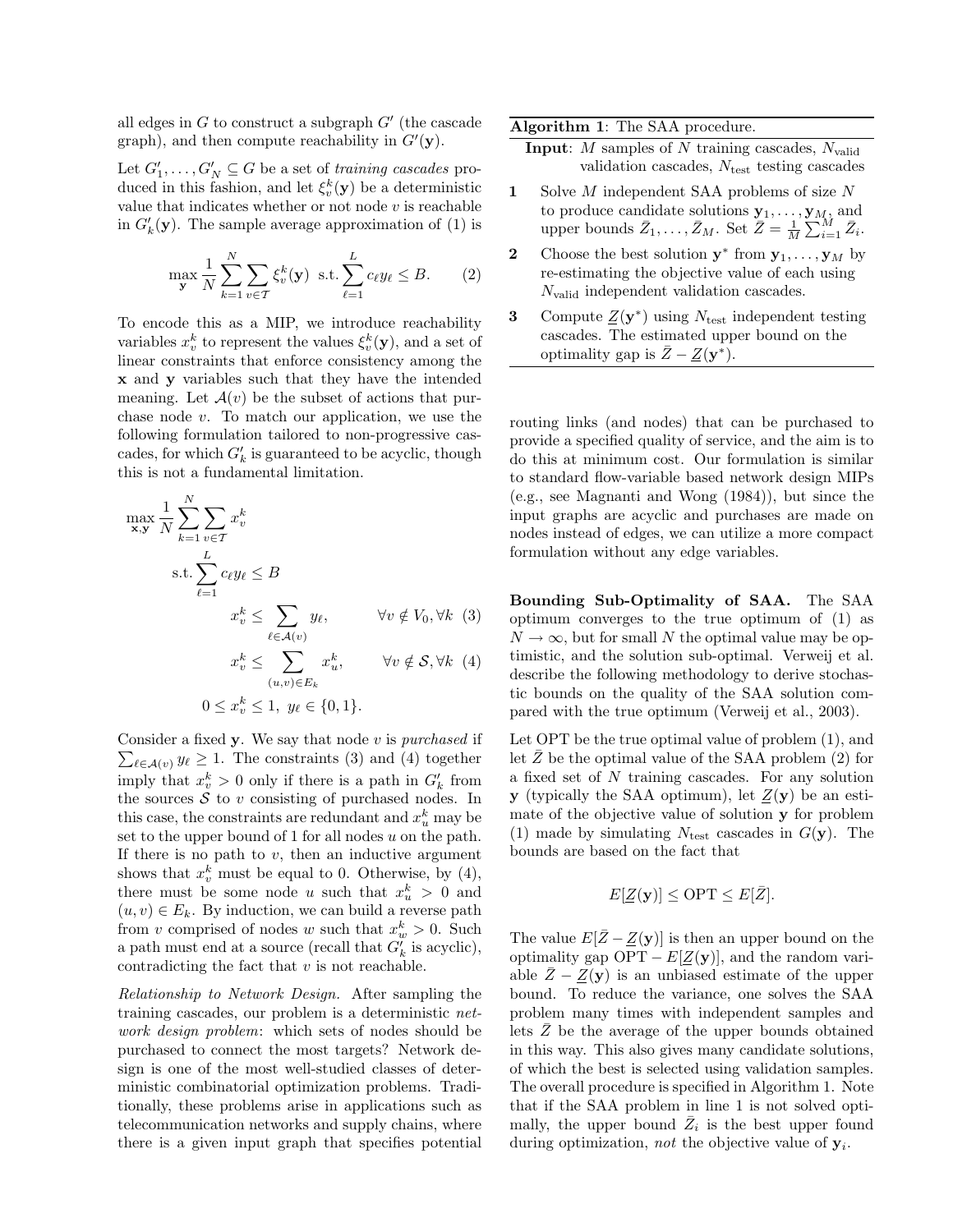#### 4.2 PREPROCESSING

Because the SAA problem optimizes over a fixed set of training cascades that are sampled in advance, it is possible to achieve significant computational savings by preprocessing the cascades to accelerate later computations. For example, we defined the training cascade  $G'_k$  to be a subgraph of G obtained by retaining each edge  $(u, v)$  independently with probability  $p(u, v)$ . However, this may be an inefficient representation of a cascade. A more compact representation is attained by simulating the cascade forward from  $\mathcal S$  so that nodes and edges that are not reachable under any strategy are never explored. Such a simulation results in a graph that is equivalent for computing reachability from  $S$  under any strategy  $y$ .

In general, during preprocessing of a cascade we will consider arbitrary transformations of the problem data for each training cascade — originally consisting of the tuple  $(S, \mathcal{T}, \mathcal{A}, G'_{k})$  — to a more compact representation that preserves computation of the objective for any strategy y. This is done separately for each training cascade resulting in parameters  $\mathcal{S}_k$ ,  $\mathcal{T}_k$ , and  $A_k$  that are now specific to the kth training cascade; the MIP formulation is modified in the obvious way to accommodate this. We first introduce one generalization: let the *reward vector*  $\mathbf{r}^k$  replace the target set  $\mathcal T$  so that the objective is computed as  $(1/N)\sum_{k}\sum_{v\in V^k}r_v^kx_v^k$ . Initially,  $r_v^k = 1$  for  $v \in \mathcal{T}$ , and 0 otherwise. There are two elementary preprocessing steps: pruning and collapsing sources.

Pruning. We exclude any nodes that are not reachable from  $S$  by generating the cascade graph via forward simulation from  $S$ . We additionally prune all nodes  $v$ with no path to  $\mathcal T$ .

Collapsing Sources. If there is a path from  $S$  to v consisting exclusively of nodes from  $V_0$ , then v will be reachable for any strategy  $\mathbf{y}$ . In this case,  $v$  is added to  $S_k$  as a new source. The set S is collapsed to a single source node s with an outgoing edge  $(s, v)$  for each  $(u, v) \in E_k$  such that  $u \in \mathcal{S}$ .

We also contribute a method to find sets of nodes that can be collapsed into singletons because the fates of all nodes in the set are tied together  $-$  i.e, for any strategy, whenever one node in the group is reachable, all are. The simplest example of this is a strongly connected component consisting of nodes purchased by the same action(s). In general, let  $u \Rightarrow v$  denote the situation in which, for any strategy  $\mathbf{y}$ , if node u is reachable, then node  $v$  is also reachable. There are two basic cases that guarantee that  $u \Rightarrow v$ :

1.  $(u, v) \in E$  and  $\mathcal{A}(u) \subseteq \mathcal{A}(v)$ . I.e., u links to v, and whenever  $u$  is purchased  $v$  is also purchased.

2.  $(v, u) \in E$  and  $\exists w : (w, u) \in E$ . I.e., the only link to  $u$  comes through  $v$ ; hence, any path that reaches  $v$  must go through  $u$ .

The relation  $u \Rightarrow v$  is clearly transitive, so to find all pairs such that  $u \Leftrightarrow v$ , we build a graph with directed edges corresponding to the two basic cases above and compute its strongly connected components (SCCs). Once we have computed the SCCs, we form the quotient graph by collapsing each strongly-connected component  $C$  into a single node and updating the edge set accordingly. We must also update the other parameters of the problem. Let  $v<sub>C</sub>$  be the node corresponding to component C. Then: (i)  $v<sub>C</sub>$  becomes a source if any node in  $C$  was originally a source, (ii) the reward of  $v<sub>C</sub>$  is equal to the sum of rewards for the original nodes in  $C$ , and (iii) the new action set of  $v_C$  is  $\mathcal{A}(v_C) = \bigcap_{u \in C} \mathcal{A}(u)$ . To justify (iii), note that any strategy under which all of  $C$  is reachable must purchase every node in  $C$ : the set of actions that does this is exactly  $\bigcap_{u \in C} \mathcal{A}(u)$ .

These preprocessing steps may be repeated until no additional progress is made and we have obtained a reduced cascade. Because preprocessing results in training cascades that are completely equivalent for reasoning about the objective values of strategies, they may be used in conjunction with any algorithm.

### 4.3 GREEDY BASELINES

In our experiments, we use two greedy algorithms adapted from Kempe et al. (2003) and Leskovec et al. (2007b) as baselines. Each starts with an empty set of actions, and repeatedly adds the "best" action that does not violate the budget. The algorithm GREEDYuc (for uniform cost) chooses the action that results in the greatest increase in objective value. The algorithm GREEDY-CB (for  $cost\text{-}bene\hat{t}t$ ) chooses the action with the highest ratio of increase in objective value to cost.

In each step, the increase in objective value is evaluated for each possible action by simulating  $N$  cascades. For our problem instances, it is prohibitively time consuming to simulate new cascades for each objective function evaluation. Instead, we reuse a set of N pre-sampled training cascades as in the SAA method. Simulations in pre-sampled cascades require many fewer edge explorations, because only live edges from the original cascade are considered. We may also apply our preprocessing techniques in this case. The incremental nature of the greedy algorithms allow for an *additional* optimization: after action  $\ell$  is selected in some step, every subsequent strategy will include action  $\ell$ . Hence we may modify the problem by moving the nodes of  $V_{\ell}$  to  $V_0$  so that they become part of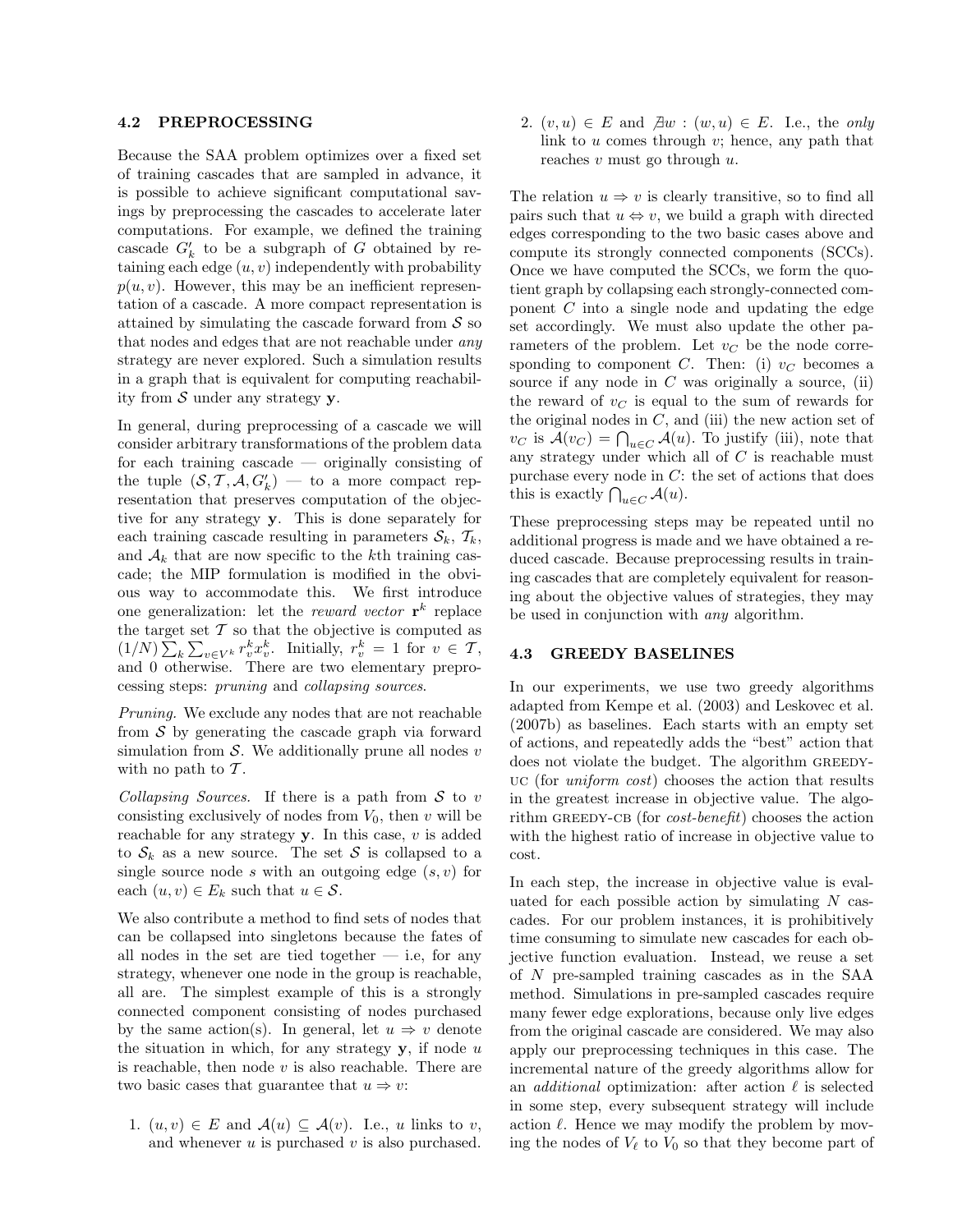the "original" graph to be augmented, and then repeat preprocessing. The accumulated speedups from these optimizations are quite significant: as much as 1000x in our experiments.

## 5 EXPERIMENTS

Our application is part of an ongoing collaboration with The Conservation Fund to optimize land conservation to assist the recovery of the Red-cockaded Woodpecker (RCW), a federally listed rare and endangered species. RCW are a "keystone species" in the southeastern US: they excavate tree cavities used by at least 27 other vertebrate species (USFWS, 2003). However, habitat degradation has led to severe population declines, and existing populations are highly fragmented (Conner et al., 2001). As a result, habitat conservation and management are crucial to the continued viability of RCW.

We use the RCW recovery problem as a test bed for the computational approaches developed in this work. The scientific and political issues surrounding endangered species are complex, and great care must be taken when developing models that predict their fate. Although we use real data for this study, some parameter choices and assumptions have not been thoroughly verified with respect to RCW ecology. Hence one should not draw specific conclusions about RCW conservation planning from the particular results presented here. We stress instead the general applicability of the computational model to a variety of specific conservation problems: coupled with diffusion parameters tailored to a given target species, our model can provide decision makers with key information about balancing management options and resource constraints.



Figure 3: The study area. Left: spatial layout of parcels; dark parcels are conserved. Inset: circles indicate territories; filled circles are occupied. There are no occupied territories outside the inset area.

The study area for these experiments consists of 443 non-overlapping parcels of land within a coastal area in the southeastern United States (see Figure 3); each

parcel is at least 125 acres in area (the estimated minimum size to support a RCW territory). The cost to conserve a new parcel is equal to its assessed property value, while already-conserved parcels are free.

RCWs live in small groups in a well-defined territory (i.e., patch) that is centered around a cluster of cavity trees where the individual birds roost (Letcher et al., 1998). Presently, the study area contains 63 occupied RCW territories (these determine the sources  $\mathcal{S}$ ), the vast majority of which fall within conserved parcels.

We identify almost 2500 *potential* RCW territories satisfying minimum habitat and area requirements, using a 30 by 30 km habitat suitability raster of the study area that is calculated using land cover type, hurricane/climate change risk, and development risk. The fact that these territories are specified in advance and assumed to exist at time zero is a simplification, but compatible with RCW ecology and management strategies. Because of restrictive requirements for cavity trees (live old-growth pines 80 to 150 years old) and significant time investments to excavate cavities (one to six years), the locations of territories are stable over time: it is far more common for an individual to fill a vacancy in an existing territory than to build a new one (Letcher et al., 1998). Further, it is a common management practice for land managers to drill or install artificial cavities to construct a new territory (USFWS, 2003), which is compatible with the assumption that potential territory locations are chosen in advance of them becoming populated.

The parcel composition can be seen on the left of Figure 3, while the location of active and potential RCW territories can be seen on the right of Figure 3. Given a specific budget, the goal is to decide which parcels to conserve in order to maximize the expected number of active territories at a 100 year time horizon.

To model the dispersal process among RCW territories, we utilize a simple parametric form for colonization probabilities based on previous theoretical work about metapopulations, and the parameter values are adapted to loosely match an individual-based model for the RCW (Letcher et al., 1998). In particular, the probability that some individual from an active territory  $i$  colonizes an unoccupied territory  $j$  in one year is computed according to Equation 5.

$$
p(i,j) = \begin{cases} 1/C_i & d(i,j) \le r_0 \\ \alpha \exp(-\gamma \cdot d(i,j)) & d(i,j) > r_0 \end{cases}
$$
 (5)

When the distance  $d(i, j)$  between territories i and j is within the species foraging radius  $r_0$ , the colonization probability is inversely proportional to the number  $C_i$ of neighboring territories within distance  $r_0$ . When  $d(i, j) > r_0$ , the colonization probability decays ex-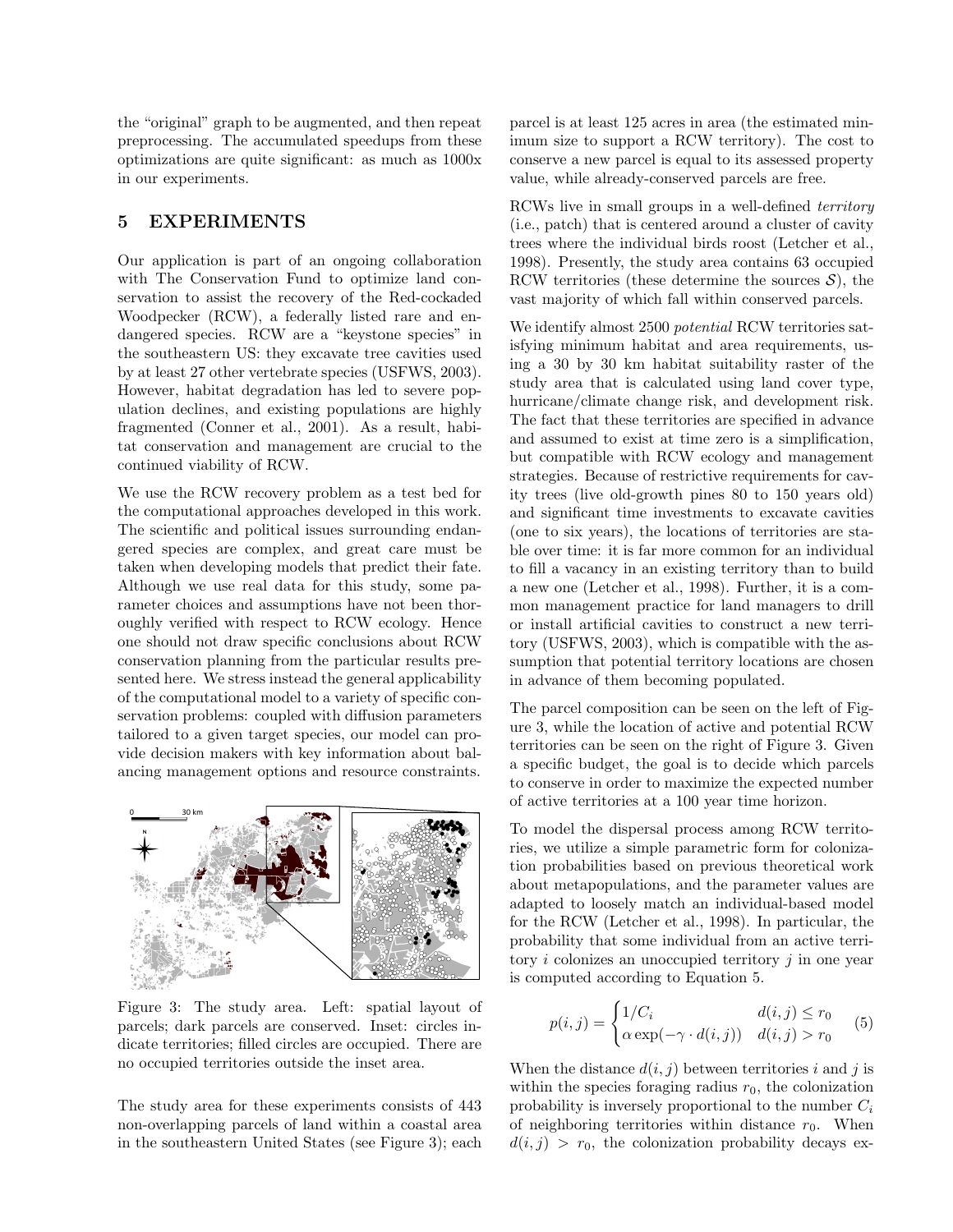

Figure 4: (a) Objective values for saa and greedy, and saa upper bound, for various budgets. (b) Upper and lower bounds on objective as a function of training size N. (c) Results for MOD instance,  $K=20$ .

ponentially with distance. In our study, the foraging radius is  $r_0 = 3$  km, and the other parameter values are  $\alpha = 0.1$  and  $\gamma = 7.69e-4$ . The single-year extinction probability is  $\beta_i = 0.29$  for all territories *i*.

#### 5.1 PERFORMANCE AND BOUNDS

We compared the quality of the solutions that the algorithms saa, greedy-uc and greedy-cb found for our test instance for a range of different budgets. For the algorithm saa, we solved  $M = 50$  SAA problems on samples of size  $N = 10$  training cascades using the CPLEX optimization software, with the best solution chosen using  $N_{\text{valid}} = 500$  validation cascades, and finally evaluated using  $N_{\text{test}} = 500$  test cascades (see Algorithm 1). The greedy algorithms were run with 100 training cascades and then evaluated using the same 500 test cascades used for saa. Performance is measured as the number of occupied territories at the end of 100 years, averaged over the test cascades.

In Figure 4, we plot performance versus budget for the three algorithms, and also the stochastic upper bound ('saa-ub') obtained from saa. The saa solutions are very close to this upper bound which indicates that they are essentially optimal. The saa algorithm outperforms both greedy approaches, although GREEDY-CB also performs very well in this case. Later we will see that certain problem instances exhibit a much bigger performance gap between saa and the greedy algorithms. Also note that GREEDY-CB outperforms GREEDY-UC, which indicates the importance of considering the benefit of each parcel in conjunction with its cost.

To test whether the number of training cascades we used was sufficient, we evaluated the performance as a function of N at a fixed budget of \$398M (10% of the total parcel cost). Figure 4(b) shows the estimated upper and lower bounds on the objective obtained for each training size. Note that the gaps are quite small:

for  $N = 10$  the upper bound is 696.07 and the lower bound is 687.97, only a 1.16% gap. Moreover, the gap does not decrease significantly for  $N > 10$ , indicating that  $N = 10$  is a large enough sample size for SAA to obtain high quality solutions. The error bars in the figure represent 95% confidence intervals that are computed over the M training samples averaged to obtain the upper bound, and the  $N_{\text{test}}$  cascades for the lower bound. These indicate high confidence that saa is close to the true optimum for the stochastic optimization problem. Error bars for Figure 4(a) are of similar size, but are omitted because they are too small to be seen relative to the scale of the figure.

#### 5.2 PREPROCESSING

Preprocessing is critical to the running time of our algorithms. Our average training cascade has 44K nodes after pruning (of 256K possible nodes). The additional preprocessing steps reduce the average cascade size to under 20K nodes and 43K edges. We measured the running time savings by solving SAA instances  $(T = 20, N = 10)$  with and without preprocessing (see Figure  $5(a)$ ). Running time is typically reduced by a factor of 3–10 for the range of budgets.

We also evaluated the benefits of preprocessing on the running time of the greedy algorithms, as illustrated in Figure 5(b). The lines are labeled as follows: 'fresh' is the variant of the greedy algorithm that evaluates the marginal benefit of each action by simulating a fresh set of training cascades each time; 'reuse' is the variant where training cascades are simulated in advance as in SAA; 'reuse+pre' also includes preprocessing of the training cascades; and 'reuse+pre+repeat' reapplies the preprocessing step each time the greedy algorithm commits to a management action. The results indicate the dramatic runtime savings accrued by: (1) generating training cascades in advance and (2) preprocessing cascades to reduce their size.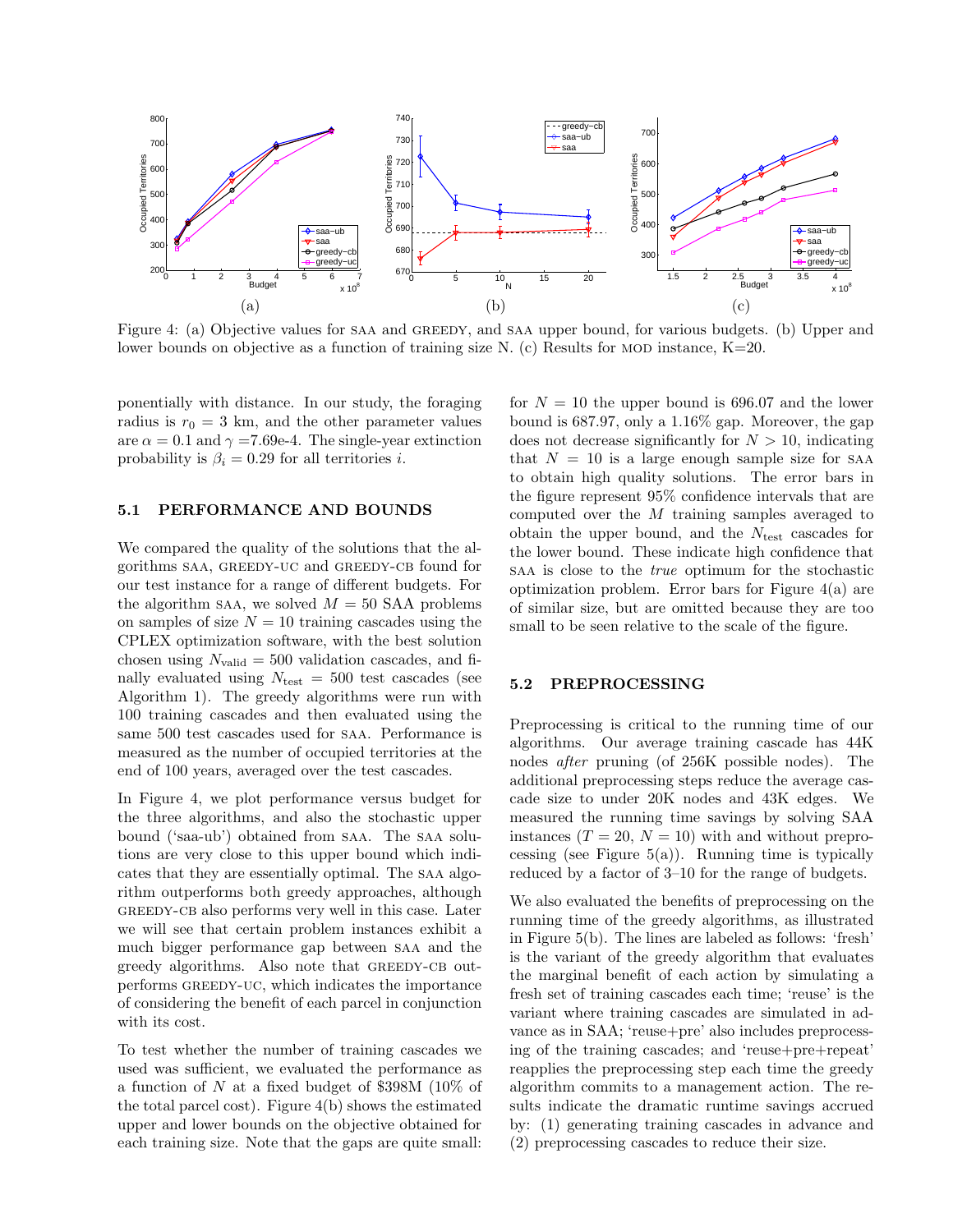

Figure 5: Run times with different levels of preprocessing: (a)  $SAA$ , (b) GREEDY-UC.

### 6 DISCUSSION

In Section 2.4, we presented an example that showed that the greedy algorithm can perform arbitrarily worse than optimal. However, in Figure  $4(a)$ , GREEDY-CB is often competitive with SAA. Upon investigation, we found that our study area is very well suited to a myopic strategy such as greedy. The diffusion behavior of the RCW given by Equation (5) is such that short range colonizations with hops smaller than the foraging radius  $r_0$  are much more common than long range colonizations. Hence, any good solution is effectively constrained to buy parcels that are contiguous with the initially occupied territories, so new parcels can be colonized by short hops. However, the greedy algorithms build outwards myopically, never caring what lies beyond the current parcel they are purchasing, while the saa algorithm is capable of setting goals, e.g., to build a path from the sources to another area that is highly favorable. However, one can see from Figure 3 that the most favorable area is actually very close to the sources: there is a large block of conserved, but unoccupied, territories in the northeast quadrant of the study area that can support an increased population at no additional cost if they are connected to the sources. Hence, due to the proximity, the greedy algorithm easily discovers a near-optimal solution even though it is behaving myopically.

It is easy to imagine real conservation scenarios where

this is not the case. We have modified the problem instance to demonstrate this point, by taking many of the parcels in the northeast quadrant out of conservation and assigning them costs, and then making many of the parcels farther to the west and southwest conserved (i.e., available at no cost). This reflects a situation where an existing population is located at some distance from a reservoir of conservation land that is suitable for habitation, or could be made suitable by low-cost management strategies. All other details of the problem such as colonization probabilities and time horizon remain the same.

In Figure  $4(c)$ , we evaluate performance of SAA, GREEDY-CB and GREEDY-UB across different budgets for the modified instance. In this case, unlike in Figure 4(a), there is a substantial performance gap between saa and both greedy approaches.

Figure 6 illustrates the actual strategies of GREEDY-CB and saa on this modified instance. We can see qualitatively different strategies between the two. In this case, GREEDY-CB continues to follow the myopic conservation strategy of building outward from the initial population, while saa recognizes that there is a high available payoff by connecting to existing conservation land and builds a path in that direction.

## 7 CONCLUSION

In this work, we addressed the problem of maximizing the spread of cascades under budget restrictions. Our problem formulation allows a powerful class of management actions that add nodes to the network. However, the cascade is a complex stochastic process so the outcome of any particular action is uncertain, and unlike other cascade optimization problems, this one cannot be provably approximated by a naive greedy approach. We proposed a sample average approximation approach to reduce the stochastic problem to a deterministic network design problem, while still retaining stochastic optimality guarantees. We evaluated our methodology on a key problem from the field of computational sustainability: spatial conservation planning for species population growth. The SAA approach scaled well to this large real-world instance and found better solutions than greedy baselines while also providing optimality bounds. Moreover, preprocessing techniques resulted in a dramatic runtime speedup for both the SAA and greedy algorithms. Most importantly, our results show that the optimal solutions generated by the SAA approach can be qualitatively different than the ones obtained by a myopic greedy approach. A promising avenue of future research is to evaluate this methodology for other conservation and cascade optimization problems.